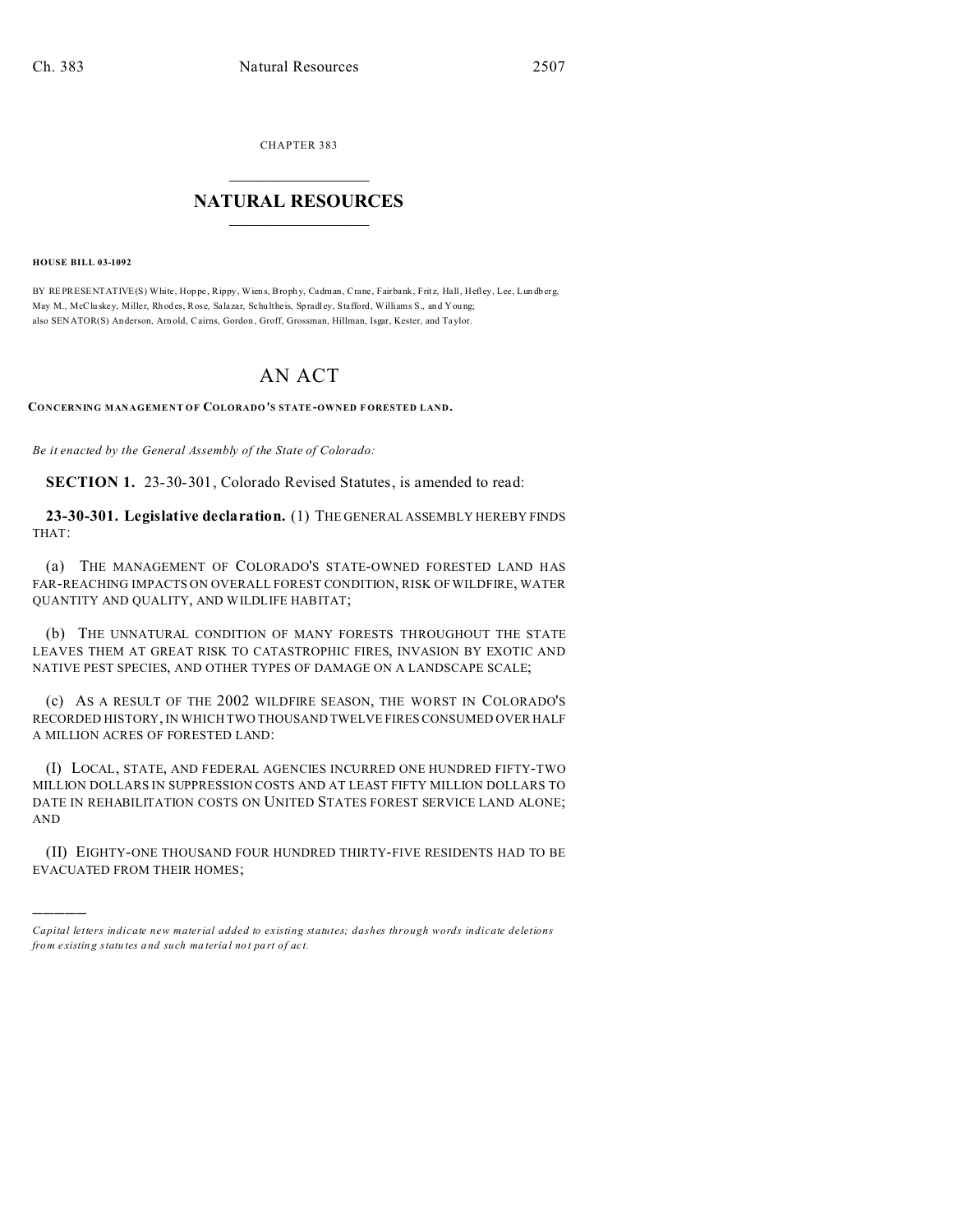(d) EXCESSIVE RUNOFF AND SOIL EROSION THAT OCCURS FOLLOWING WILDFIRES POSES A SUBSTANTIAL THREAT TO WATER QUANTITY AND QUALITY IN AREAS DEPENDENT ON FOREST WATERSHEDS, INCLUDING WATER SUPPLIES AND WILDLIFE;

(e) SINCE 1937,UNITED STATESFOREST SERVICE SCIENTISTS HAVE BEEN STUDYING THE RELATIONSHIP BETWEEN FORESTS AND WATER YIELDS IN THE FRASER EXPERIMENTAL FOREST IN WESTERN COLORADO AND HAVE FOUND THAT UNNATURALLY OVERGROWN STANDS REDUCE WATER YIELDS AND THAT CAREFULLY APPLIED NATURAL FOREST MANAGEMENT PRACTICES CAN CONSERVE A MORE NATURAL WATER YIELD;

(f) DECADES OF SCIENTIFIC RESEARCH HAVE BUILT A FOUNDATION OF KNOWLEDGE AND TECHNOLOGIES TO INFORM AND IMPLEMENT SOUND FOREST MANAGEMENT AND CONSERVATION;

(g) ROBUST,RESILIENT FOREST CONDITIONS THAT SUSTAIN DIVERSE FOREST STAGES ARE ESSENTIAL FOR PRODUCTIVE HABITAT, HEALTHY POPULATIONS OF WILDLIFE, AND IMPROVED WATER QUALITY AND QUANTITY FOR COLORADO'S FISHERIES;

(h) SOUND FOREST MANAGEMENT ACTIVITIES, SUCH AS THINNING, PRESCRIBED BURNING, AND INSECT AND DISEASE TREATMENTS, IMPROVE THE OVERALL DIVERSITY AND VIGOR OF FORESTED LANDSCAPES AS WELL AS THE CONDITION OF RELATED WATER, WILDLIFE, RECREATION, AND AESTHETIC RESOURCES;

(i) THE COLORADO STATE FOREST SERVICE HAS WORKED COOPERATIVELY AND SUCCESSFULLY WITH THE DIVISION OF WILDLIFE, THE STATE BOARD OF LAND COMMISSIONERS, AND THE DIVISION OF PARKS AND OUTDOOR RECREATION TO IMPROVE THE CONDITION OF FORESTED LAND AND WILDLIFE HABITAT IN SELECTED PROJECT AREAS;

(j) THE EXECUTIVE DIRECTOR OF THE DEPARTMENT OF NATURAL RESOURCES IS AUTHORIZED TO ENTER INTO AN AGREEMENT WITH THE BOARD OF GOVERNORS OF THE COLORADO STATE UNIVERSITY SYSTEM TO WORK COOPERATIVELY WITH THE COLORADO STATE FOREST SERVICE AND TO PROVIDE STAFF FOR THE DIVISION OF FORESTRY TO CARRY OUT ITS MISSION OF IMPROVING THE HEALTH AND SUSTAINABILITY OF COLORADO'S FORESTED STATE LAND.

(2) THE GENERAL ASSEMBLY HEREBY DECLARES THAT it is the public policy of this state to encourage the health of forest ecosystems through responsible management of the forest land of the state, including the use of prescribed and natural ignition fires and other pre-suppression activities, such as the harvest of materials, in order to preserve forest and other natural resources, enhance the growth and maintenance of forests, conserve forest cover on watersheds, protect recreational, wildlife, and other values, promote stability of forest-using industries, and prevent loss of life and damage to property from wildfires and other conflagrations.

**SECTION 2.** Part 2 of article 33 of title 24, Colorado Revised Statutes, is amended BY THE ADDITION OF A NEW SECTION to read:

**24-33-205. Management of state forest lands.** (1) THE DEPARTMENT OF NATURAL RESOURCES AND ITS DIVISIONS THAT OWN FORESTED LAND, IN